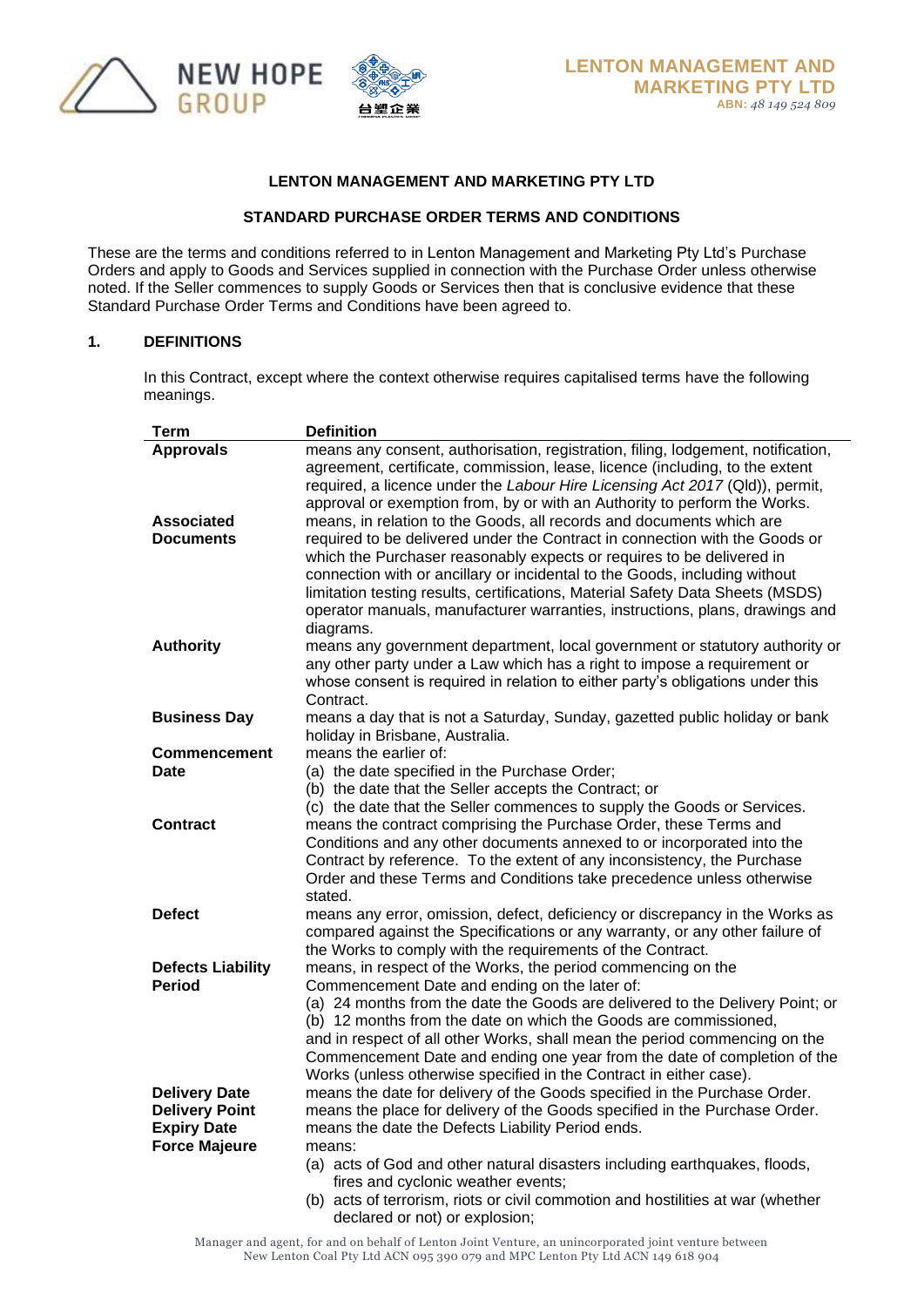| <b>Term</b>                           | <b>Definition</b>                                                                                                                                                                                                              |
|---------------------------------------|--------------------------------------------------------------------------------------------------------------------------------------------------------------------------------------------------------------------------------|
|                                       | (c) events which prevent the transportation of the Purchaser's coal by rail or                                                                                                                                                 |
|                                       | by sea;<br>(d) ionising radiation, contamination by radioactivity from any nuclear fuel or                                                                                                                                     |
|                                       | from any nuclear waste, not caused by the Seller;                                                                                                                                                                              |
|                                       | (e) industrial action of a statewide or nationwide application and which is not                                                                                                                                                |
|                                       | limited to the Seller or its employees, agents or subcontractors,<br>the occurrence or effects of which could not reasonably have been prevented                                                                               |
|                                       | by the party seeking to rely on the occurrence of such an event and which is                                                                                                                                                   |
|                                       | not caused by any fault, act or omission of the party seeking to rely on the                                                                                                                                                   |
|                                       | occurrence of such an event, but Force Majeure does not include:                                                                                                                                                               |
|                                       | (f) industrial action, as that term is defined by section 19 of the Fair Work Act<br>2009 (Cth), in relation to the Purchaser or Seller or any of the Seller's<br>personnel engaged in the Works affecting only the Site;      |
|                                       | (g) breakdown of, or loss of or damage to, plant, machinery or equipment not<br>resulting from an event described in paragraphs (a) or (b); or                                                                                 |
|                                       | (h) inclement weather which is not part of an event described in paragraph<br>(a).                                                                                                                                             |
| Goods                                 | means the goods to be supplied by the Seller to the Purchaser as specified in<br>the Purchase Order.                                                                                                                           |
| Law                                   | means the law in force in the place at which the Works are to be carried out,                                                                                                                                                  |
|                                       | including any requirement of an Authority and any acts, statutes, regulations,                                                                                                                                                 |
|                                       | proclamations, local laws, present or future and whether state, federal or                                                                                                                                                     |
|                                       | otherwise.                                                                                                                                                                                                                     |
| <b>Lenton Joint</b><br><b>Venture</b> | means an unincorporated joint venture between the Lenton Joint Venture<br>Participants.                                                                                                                                        |
| <b>Lenton Joint</b>                   | means New Lenton Coal Pty Ltd ACN 095 390 079 (90%) and MPC Lenton                                                                                                                                                             |
| <b>Venture</b>                        | Pty Ltd ACN 149 618 904 (10%).                                                                                                                                                                                                 |
| <b>Participants</b>                   |                                                                                                                                                                                                                                |
| <b>Materials</b>                      | means all materials, plant, machinery, equipment, products, processes and                                                                                                                                                      |
|                                       | other things to be supplied by the Seller in the performance of the Works.                                                                                                                                                     |
| <b>Personal</b><br><b>Information</b> | has the meaning given in the Privacy Act 1988 (Cth) and includes information<br>which is collected, used, disclosed, stored or handled by a party for the                                                                      |
|                                       | purposes of this Contract.                                                                                                                                                                                                     |
| <b>Privacy Law</b>                    | means all Laws, principles, industry codes and policies relating to the                                                                                                                                                        |
|                                       | collection, use, disclosure, storage or granting of access rights to Personal                                                                                                                                                  |
|                                       | Information.                                                                                                                                                                                                                   |
| <b>Purchase Order</b>                 | means the order form entitled "Purchase Order" which forms part of the<br>Contract.                                                                                                                                            |
| <b>Purchaser</b>                      | means the purchaser specified in the Purchase Order.                                                                                                                                                                           |
| <b>Seller</b>                         | means the person, firm or company to whom the Purchase Order is<br>addressed.                                                                                                                                                  |
| <b>Services</b>                       | means any services to be performed by the Seller as specified in the                                                                                                                                                           |
|                                       | Purchase Order, including without limitation installation, commissioning,<br>maintenance or other services performed in connection with the supply of the                                                                      |
|                                       | Goods.                                                                                                                                                                                                                         |
| <b>Site</b>                           | means the areas where the Delivery Point is located or where the Works are<br>performed.                                                                                                                                       |
| <b>Site Senior</b>                    | has the meaning given in the Coal Mining Safety and Health Act 1999 (Qld).                                                                                                                                                     |
| <b>Executive or SSE</b><br>Works      | means:                                                                                                                                                                                                                         |
|                                       | (a) the works or Services described in and to be performed under the<br>Contract:                                                                                                                                              |
|                                       | (b) the Goods to be supplied by the Seller under the Contract; and                                                                                                                                                             |
|                                       | (c) any Materials to be provided in connection with performance of the<br>Contract,                                                                                                                                            |
|                                       | and shall include:                                                                                                                                                                                                             |
|                                       | (d) the Works as varied by any written direction given by the Purchaser from<br>time to time;                                                                                                                                  |
|                                       | (e) all rectifications and reinstatement of anything done to remedy any<br>Defects; and                                                                                                                                        |
|                                       | any other matter or thing which the Seller is obliged to do or causes to be<br>(f)<br>done or the result or effect which the Seller must achieve or cause to be<br>achieved to comply with its obligations under the Contract. |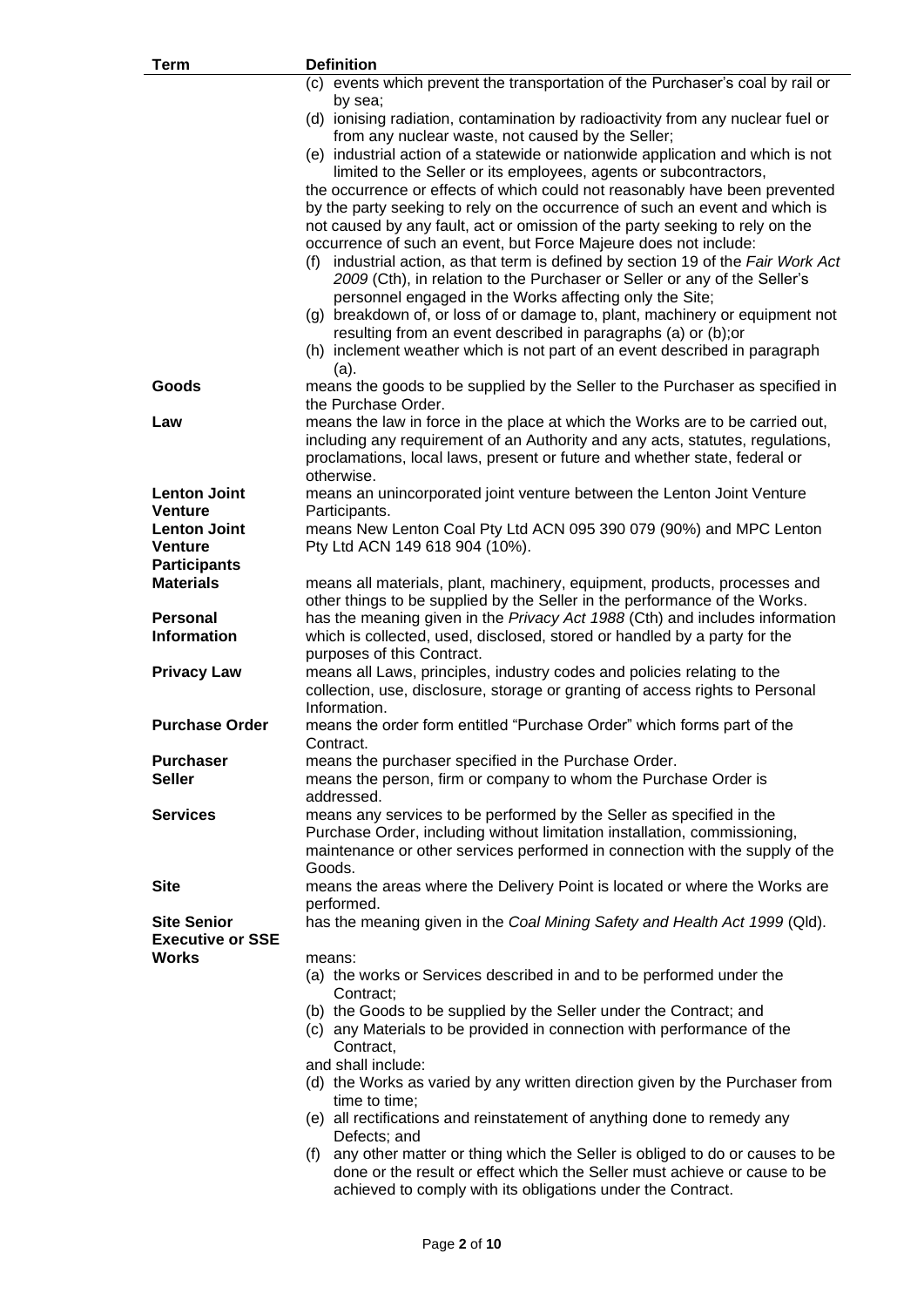### **2. INTERPRETATION**

In this Contract, unless the context indicates a contrary intention:

- (a) clause headings are inserted for ease of reference only and do not form part of and are not to be used in the interpretation of this Contract;
- (b) words importing the singular include the plural and vice versa;
- (c) words importing one gender include the other genders;
- (d) a reference to a person shall be construed as a reference to an individual, firm, body corporate or other entity (whether incorporated or not) or where a position is nominated, the individual occupying that position;
- (e) except to the extent that the contrary intention appears, any word or expression that is given a defined meaning in the Contract has that meaning and if a word or phrase is given a defined meaning, any other part of speech or grammatical form of that word or phrase has a corresponding meaning;
- (f) no rule of construction will apply to a clause to the disadvantage of a party merely because that party put forward the clause or would otherwise benefit from it;
- (g) a reference to a statute includes its delegated legislation and a reference to a statute or delegated legislation or a provision of either includes consolidations, amendments, re-enactments and replacements;
- (h) an obligation or a liability assumed by, or a right conferred on, 2 or more persons binds or benefits them jointly and severally, provided however the parties acknowledge and agree that any obligation or liability by or in favour of the Lenton Joint Venture shall bind or benefit the participants in the joint venture severally (and not jointly nor jointly and severally) according to the percentage interest each participant holds in the joint venture from time to time;
- (i) a reference to a party includes that party's executors, administrators, successors and permitted assigns, including persons taking by way of novation;
- (j) a reference to a document (including this Contract) is to that document as varied, novated, ratified or replaced from time to time;
- (k) a reference to a party, clause, schedule, exhibit, attachment or annexure is a reference to a party, clause, schedule, exhibit, attachment or annexure to or of this Contract, and a reference to this Contract includes all schedules, exhibits, attachments and annexures to it;
- (l) "includes" in any form is not a word of limitation;
- (m) a reference to "\$" or "dollar" is to Australian currency; and
- (n) if the date on or by which any act must be done under this Contract is not a Business Day, the act must be done on or by the next Business Day.

### **3. ACCEPTANCE OF PURCHASE ORDER**

- (a) The Seller in agreeing to perform the Works specified in the Purchase Order accepts these conditions.
- (b) This Contract contains the entire agreement between the parties and no regard shall be had to prior dealings. Unless specifically agreed and evidenced in writing, any terms and conditions that may have been attached or embodied in the Seller's bid, offer, quote or estimate are deemed to have been withdrawn in favour of this Contract.
- (c) This Contract includes the supply, protection, painting, packing, marking and delivery (as specified) of the whole of the Goods described in the Purchase Order and detailed in the specifications and/or drawings (if any). The Seller must complete the Works in accordance with the provisions of the Purchase Order and this Contract.

### **4. TERM**

This Contract commences on the Commencement Date and expires on the Expiry Date.

### **5. WORKPLACE HEALTH AND SAFETY AND COMPLIANCE WITH LAWS**

- (a) The Seller shall perform the Contract in a manner that protects the environment and the safety and health of all personnel and the public and shall comply with all Laws and Approvals. The Seller must immediately notify the Purchaser in writing if any matter or any conduct occurs which does or may constitute a breach of any Approval.
- (b) The Seller must not do or fail to do anything which would cause the Purchaser to be in breach of any Laws or Approvals.
- (c) In the event that the Seller (including any of its officers, employees, agents, contractors or subcontractors) attends any of the Purchaser's coal mine sites, the Seller must comply with all directions of the Site Senior Executive and must report any incident relating to workplace health and safety or the environment to the Purchaser as soon as reasonably possible.
- (d) The Seller represents and warrants that:
	- (i) all personnel engaged to perform Services have all necessary government approvals required to lawfully work in Australia, and will be paid and engaged upon work conditions in accordance with the Law and any relevant industrial award or agreement; and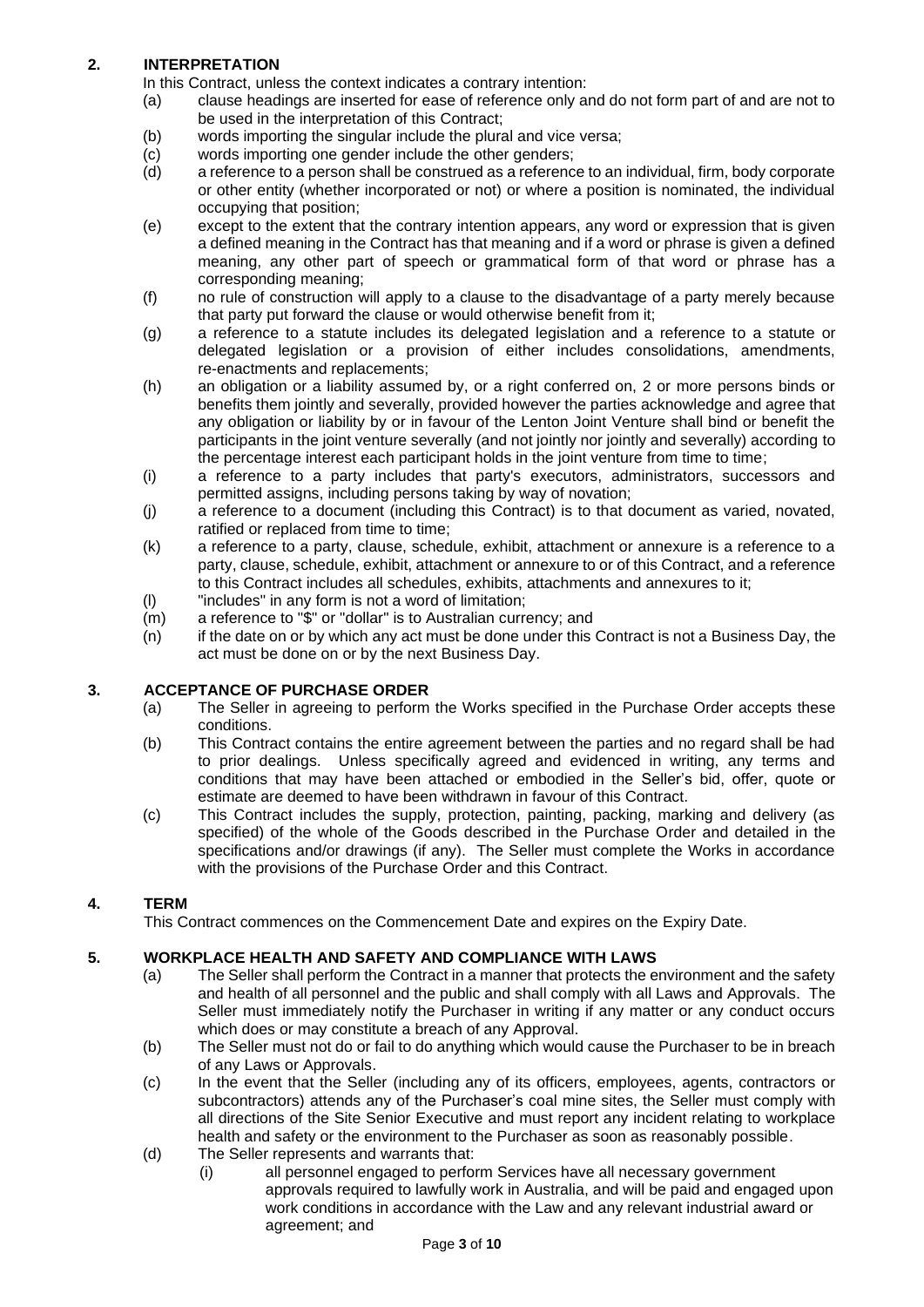(ii) it has not engaged in any activity, practice or conduct that would constitute an offence under Division 270 or Division 271 of the Schedule to the Criminal Code Act 1995 (Cth), and it is not aware of any such activity, practice or conduct by its personnel or its immediate subcontractors or suppliers.

### **6. INVOICING AND PAYMENT**

- (a) The Purchaser must pay the Seller for the Works provided in accordance with the rates and charges set out in the Contract, such rates and fees to remain fixed for the term of the Contract unless otherwise stated in the Contract or agreed between the parties.
- (b) These prices shall include all costs incurred by the Seller in relation to the Goods, including without limitation the cost of manufacture, testing, certification, packaging, handling, storage, transport and all costs incurred in the course of carrying out the requirements of the Contract.
- (c) The Seller must deliver to the Purchaser an invoice covering the Works provided during the previous calendar month. Invoices shall be submitted in the number and form requested by the Purchaser, accompanied by such certification and documentation as the Purchaser may require, including provision of purchase order number details.
- (d) The Purchaser must, unless a dispute is raised under clause [23](#page-8-0) in respect of an invoice prior to payment of the invoice, pay the invoice within 30 days of end of month.
- (e) If the Purchaser disputes any invoice in whole or in part, the Purchaser must as soon as reasonably practicable thereafter notify the Seller of the dispute. The Purchaser will not pay a disputed invoice (whether in whole or in part) until the dispute is resolved.
- (f) The Purchaser may set-off against payments due to the Seller any amount claimed by the Purchaser (or any of its related bodies corporate) from the Seller.
- (g) No payment by the Purchaser shall prejudice the Purchaser's right to question or dispute an invoice or pursue or recover any claims against the Seller.
- (h) The Seller must pay any fees, charges, levies and taxes imposed by Authorities in connection with the Goods and the rates and charges set out in this Contract are deemed to include all such fees, charges, levies and taxes.

### **7. INSPECTION AND TESTING**

- (a) The Purchaser and its agents have the right to enter any premises of Seller or its subcontractors to inspect and test to ensure the Goods comply with the Contract. Inspections and tests may be made at any time (on reasonable prior notice from the Purchaser to the Seller).
- (b) The Seller must render all assistance with such inspections and testing, including providing any information which Purchaser requires such as test and inspection reports and material certificates.
- (c) Any inspection or testing by the Purchaser, or any waiver by Purchaser of such inspection or testing, will not relieve the Seller from full responsibility for the performance of its obligations under the Contract.
- (d) All Goods may be subject to inspection or testing within a reasonable time after arrival at the Delivery Point or final delivery destination.

### **8. TITLE AND RISK**

- (a) Title to the Goods passes to the Purchaser upon the earlier of payment for the Goods and delivery of the Goods to the Site, provided that the Seller bears the risk of loss or damage to the Goods until they are delivered to the Site.
- (b) The Seller shall clearly identify such Materials and other Work as the property of the Purchaser by visibly marked or tagging in a manner reasonably acceptable to the Purchaser, and the Seller shall, to the extent possible, segregate such Materials and other Work from other materials, work, goods and equipment owned by the Seller or other third parties.
- (c) Risk in the Goods will be with the Seller until the delivery of the Goods to the Purchaser at the Delivery Point. The Seller shall make good any damage to the Goods while the Seller has risk in the Goods.

### **9. DELIVERY**

- (a) Time is of the essence for delivery of the Goods to the Delivery Point. The Seller must deliver the Goods to the Purchaser at the Delivery Point on or before the Delivery Date.
- (b) Immediately upon the Seller despatching the Goods, the Seller must notify the Purchaser of the time of despatch, the Purchase Order number, the type and quantity of Goods despatched and the expected date and time of delivery.
- (c) Should it become apparent to the Seller that the Delivery Date will not be met, the Seller must immediately notify the Purchaser of the revised date for delivery of the Goods and the Purchaser has the right to do any or all of the following (at its option):
	- (i) cancel the whole or part of this Contract;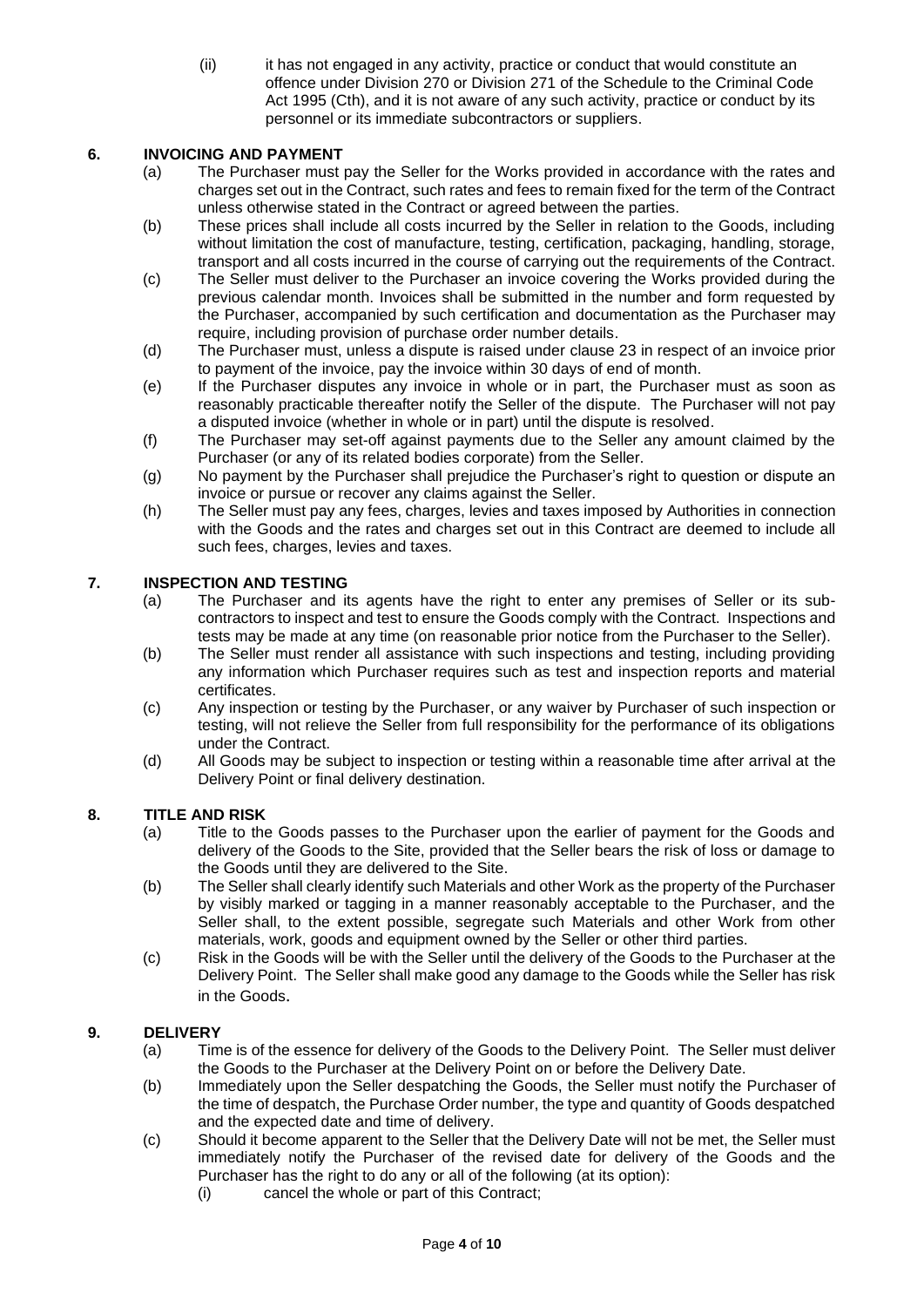- (ii) make other arrangements necessary or appropriate (in its discretion) and any additional costs incurred by the Purchaser as a result of the Seller's delay shall be reimbursed to the Purchaser by the Seller, or may be offset at the option of the Purchaser against monies due to the Seller by the Purchaser.
- (d) The Goods shall be delivered to the Delivery Point in such manner as is required under the Contract or if no such manner is specified, in such manner as the Purchaser may require.
- (e) All Associated Documents shall be delivered with the Goods or in such other manner required under the Contract, or upon earlier termination of the Contract. Delivery will not be complete until all Associated Documents have been received and approved by the Purchaser. The Seller must ensure that all Associated Documents are correct, valid and in good order.
- (f) All Goods supplied under the Contract must comply with the requirements of the Purchaser's standard specifications for dangerous goods (where applicable) and forwarding, packaging, marking and storage of equipment and materials as may be notified to the Seller from time to time.
- (g) The Seller indemnifies the Purchaser against any loss or damage to the Goods suffered prior to their delivery at the Delivery Point.
- (h) Neither payment for nor inspection of the Goods under this Contract constitutes acceptance of Goods that do not comply with the Contract or affect the ability of the Purchaser to subsequently reject the Goods under this Contract.
- (i) The Seller is responsible for and must pay all costs and expenses associated with the Goods including transportation, freight, packaging, handling and storage of the Goods until delivery at the Delivery Point.
- (j) The Seller may be requested to supply drawings, designs and technical data for approval and/or record purposes and acceptance of such by the Purchaser will not be deemed to constitute approval or confirmation of the Goods by the Purchaser.

# **10. PACKAGING AND PROTECTION**

- (a) The Seller must protect the Goods from loss or damage arising from any cause, and ensure that the Goods are appropriately packed, handled and transported to the Site to prevent damage or shrinkage while in transit or storage. The Seller must ensure that delivery documents accompany the Goods to the Site and bear the Purchase Order number.
- (b) The Purchaser may return, at the Seller's cost, any Goods damaged in transit if the damage could reasonably have been avoided by appropriate packaging.

### **11. GOODS WARRANTIES**

- (a) The Seller expressly acknowledges and warrants that the Purchaser entered into the Contract in reliance upon the skill and judgment of the Seller as an experienced and safe designer, manufacturer, fabricator, supplier, transporter, installer, erector, constructor, tester, repairer and commissioner (to the extent that the Works includes those activities) of work the size, nature and standard of the Works and the Seller's ability to carry out the Works in accordance with its tender or quote.
- (b) The Seller warrants that it has good and marketable title to the Goods and that the Goods are free from any encumbrances or liens.
- (c) The Seller warrants as follows in relation to the Goods and each part of the Goods that they must:
	- (i) be manufactured to the highest standard of care, skill and diligence that would normally be expected of a reputable and competent organisation providing goods similar to the Goods;
	- (ii) be fit for their usual purpose and any purpose specified in the Contract;
	- (iii) be free of defects in materials, workmanship and design;
	- (iv) comply with all relevant Australian Standards, Laws and Approvals and with best industry practices;
	- (v) be in good working order and condition;
	- (vi) have a life expectancy commensurate with what would be expected of similar goods provided for similar purposes by a competent and reputable supplier or contractor;
	- (vii) be manufactured strictly in accordance with any manufacturing drawings, specifications or description supplied to the Seller by the Purchaser; and
	- (viii) be new unless expressly stated otherwise in the Contract.
- (d) The delivery of a warranty or guarantee from any third party vendor, manufacturer or supplier shall be in addition to the warranties given by the Seller under the Contract, and shall not relieve the Seller from responsibility for its warranties under the Contract.
- (e) The Seller must assign to the Purchaser the warranty or guarantee of any vendor, manufacturer or supplier of any Materials or Goods as well as any warranty of subcontractors, consultants or the specialised services of others, and the Seller will cooperate and assist the Purchaser in the Purchaser's enforcement of those warranties or guarantees.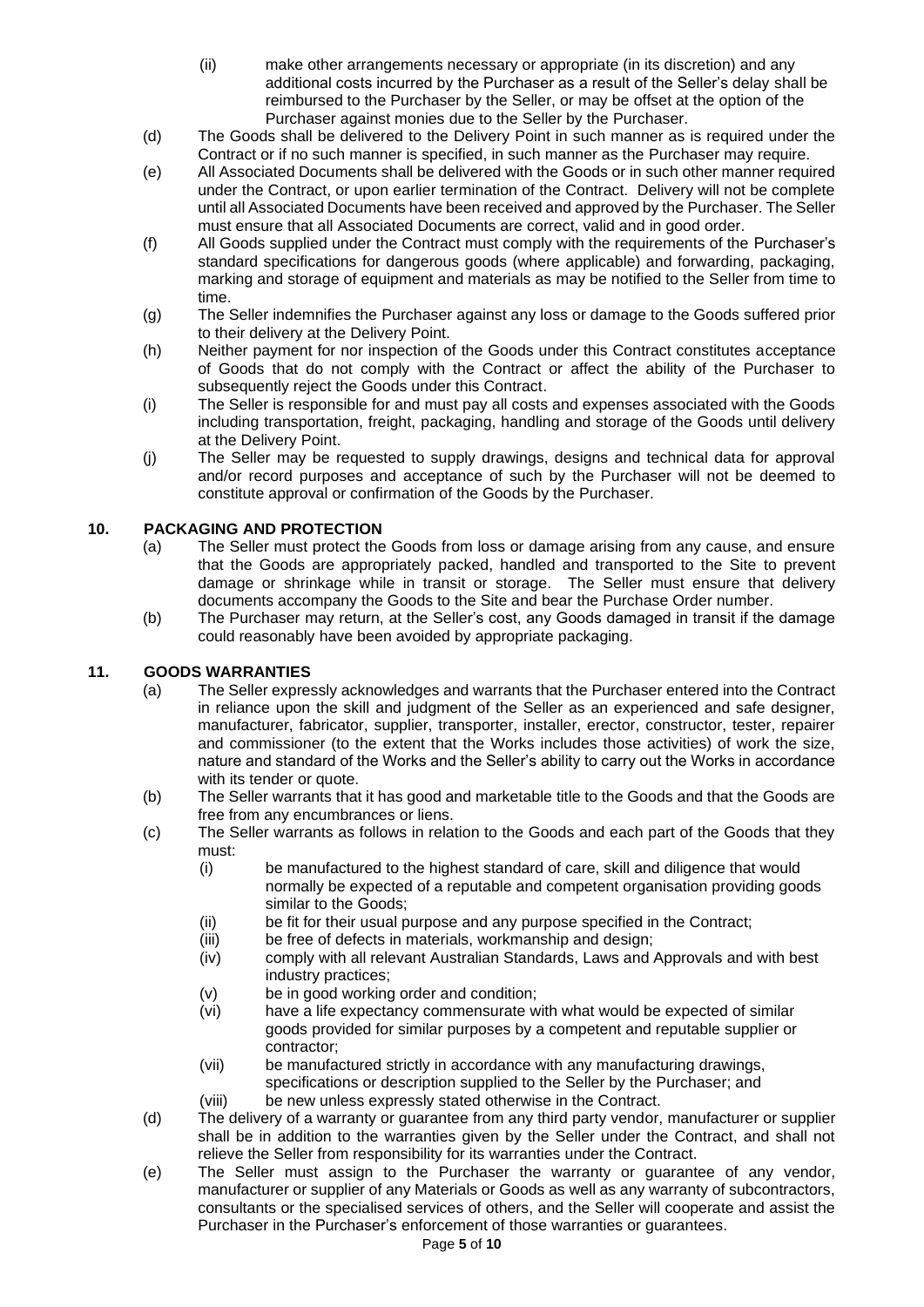- (f) The warranties in this clause are in addition to any warranties specified elsewhere in the Contract.
- (g) In respect of any integrated machine (with the exception of light vehicles) which exceeds >85dB (A) SPL, the Seller agrees to:
	- (i) for new mobile plant provide the sound power level (SPL) data for machine and testing standard;
	- (ii) for used mobile plant provide sound power level SPL data tested to Australian Standard AS 2012.1 – 1990 for the configuration of the Mobile Plant as delivered by the Seller to Purchaser;
	- (iii) for fixed plant provide sound power level SPL data tested to Australian Standard AS 1217.7 – 1985; and
	- (iv) in each case, participate in a validation measurement within thirty (30) days from the date the machine is commissioned on Site.

## <span id="page-5-0"></span>**12. DEFECTS**

- (a) The Seller represents, warrants and guarantees that the Works will be free of Defects within the Defects Liability Period, will conform to the Specifications and that the Works will be capable of operation for the purpose specified in the Contract or, where none is specified, their usual purpose.
- <span id="page-5-1"></span>(b) If the Seller discovers or is aware of any Defect then the Seller must promptly notify the Purchaser of the Defect.
- (c) Upon request by the Purchaser, the Seller must investigate the cause of any Defect and provide a report to the Purchaser on the results of such investigation as soon as reasonably practicable thereafter.
- (d) Where a Defect occurs, the Seller must take such steps as are necessary to ensure that a defect similar to the Defect will not occur again.
- (e) If the Purchaser discovers any Defect (whether pursuant to clause [12](#page-5-0)[\(b\)](#page-5-1) or otherwise) that exists or existed within the Defects Liability Period, then at any time without prejudice to any other rights or remedies that the Purchaser has or may have in relation to the Defect the Purchaser:
	- (i) may by notice require and the Seller must promptly remedy each Defect to the Purchaser's satisfaction without cost to the Purchaser and without causing damage to any other property or materials and avoiding and minimising disruption to the Purchaser's ongoing operations; and
	- (ii) will be entitled to perform the work itself or to cause it to be performed by third parties and the Purchaser shall be entitled to recover from the Seller all costs and expenses associated with the remedial work as a debt due and owing or to deduct the same from any money due or which becomes due to the Seller by the Purchaser.
- (f) Nothing in this clause is intended or shall be construed to relieve any manufacturer or supplier from any obligation or warranty which run in favour of the Seller, the Purchaser or third parties.
- (g) The Seller's warranty under this clause does not extend to any defect or failure occurring in the Works to the extent that such defect or failure is due to:
	- (i) improper use of the Works by the Purchaser;
	- (ii) an event of Force Majeure;
	- (iii) normal wear and tear; or
	- (iv) defective materials supplied by the Purchaser.
- (h) The Seller must remedy each Defect as required under this clause at any location nominated by the Purchaser.
- <span id="page-5-2"></span>(i) The Purchaser may reject all or any part of the Works that are not in accordance with the Contract or contain a Defect by written notice delivered to the Seller without prejudice to any other rights or remedies the Purchaser has or may have in relation to such matter.
- (j) Notwithstanding:
	- (i) anything to the contrary in the Contract; or
	- (ii) the failure or otherwise of the Purchaser to reject the Works in accordance with clause [12](#page-5-0)[\(i\),](#page-5-2)

the Purchaser shall not be liable to pay the Seller for any Works which are not in accordance with the Contract and the Purchaser shall be entitled to recover any amounts already paid to the Seller in respect of such Works as a debt due and owing or deduct the same from any money due or which becomes due to the Seller by the Purchaser.

# **13. SERVICES**

- To the extent that the Seller performs any Services as part of the Works:
- (a) the Seller warrants that the Services will be performed in a proper and workmanlike manner and with diligence;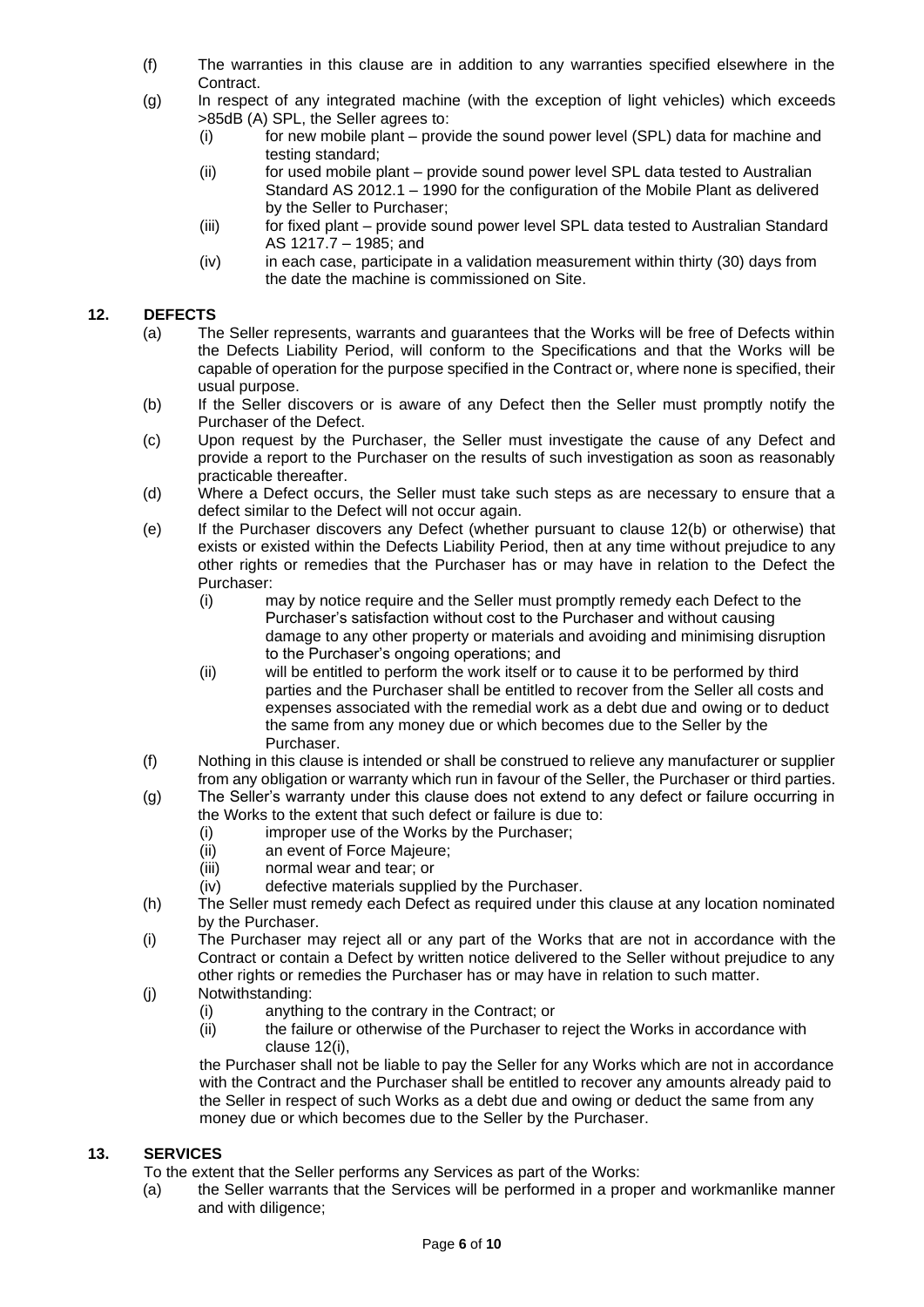- (b) the Seller must supply all labour, tools, equipment and materials necessary to complete the Services;
- (c) the Seller must only engage personnel who are careful, skilled, safe, experienced and competent in their respective disciplines;
- (d) the Seller must use its best endeavours not to impede or interfere with other work or operations conducted at the Purchaser's premises; and
- (e) the Seller must comply with all policies and procedures as notified to the Seller and comply with the reasonable directions of the Purchaser while on the Purchaser's premises.

## <span id="page-6-0"></span>**14. GST**

- (a) For the purpose of this clause, unless the context otherwise requires:
	- (i) "**GST Act**" means *A New Tax System (Goods and Services Tax) Act 1999* (Cth); and
	- (ii) where any other term is used in this clause which is defined in the GST Act it shall have the meaning given to that term in the GST Act.
- (b) Except under this clause, the consideration for a Supply made under or in connection with this Contract does not include GST.
- <span id="page-6-1"></span>(c) If a Supply made under or in connection with this Contract is a Taxable Supply, then at or before the time any part of the consideration for the Supply is payable:
	- (i) the Recipient must pay the entity making the Supply (Supplier) an amount equal to the total GST for the Supply, in addition to and in the same manner as the consideration otherwise payable under this Contract for that Supply; and
	- (ii) the Supplier must give the Recipient a Tax Invoice for the Supply.
- (d) For clarity, the GST payable under clause [14](#page-6-0)[\(c\)](#page-6-1) is correspondingly increased or decreased by any subsequent adjustment to the amount of GST for the Supply for which the Supplier is liable, however caused.
- (e) If either party has the right under this Contract to be reimbursed or indemnified by another party for a cost incurred in connection with this Contract, that reimbursement or indemnity excludes any GST component of that cost for which an Input Tax Credit may be claimed by the party being reimbursed or indemnified, or by its Representative Member, Joint Venture Operator or other similar person entitled to the Input Tax Credit (if any).
- (f) Where a Tax Invoice is given by the Supplier, the Supplier warrants that the Supply to which the Tax Invoice relates is a Taxable Supply and that it will remit the GST (as stated on the Tax Invoice) to the Australian Taxation Office.
- (g) Where a Supply made under or in connection with this Contract is a Progressive or Periodic Supply, clause [14](#page-6-0)[\(c\)](#page-6-1) applies to each component of the Progressive or Periodic Supply as if it were a separate Supply.

# **15. VARIATIONS**

No terms or conditions contained in any letter, quotation, tender or other communication or document of the Seller shall vary this Contract unless agreed by the Purchaser in writing.

### **16. CHANGE MANAGEMENT**

The Seller shall notify the Purchaser of any manufacturing or supplier changes and/or administrative part number changes in the Goods and provide a brief explanation of the nature of the change.

### **17. INDEMNITY**

- (a) The Seller must indemnify the Purchaser against all losses, damages, costs, charges, expenses and penalties arising in connection with:
	- (i) any damage to the Site, the Goods or any property whether located on the Site or otherwise;
	- (ii) death or injury to any person whether located on the Site or otherwise;
	- (iii) a breach by the Seller of any Law in the course of, or caused by, the performance of its obligations under the Contract; and
	- (iv) the breach by the Seller of an obligation or warranty under the Contract,

if the losses, damages, costs, charges, expenses and penalties arise in connection with any act, error or omission of the Seller.

- (b) Notwithstanding any other provision of the Contract, a party (**First Party**) will not be liable to the other party (**Second Party**) for loss of revenue, loss of business, loss of profits, loss of third party contracts or loss of anticipated savings, whether arising in contract (including under any indemnity), tort (including in negligence or for breach of statutory duty) or otherwise (**Consequential Loss**) except:
	- (i) Consequential Loss incurred as a result of the fraud or wilful, reckless or deliberate breach of the Contract by the First Party, its employees, agents or contractors; or
	- (ii) where the rate of any liquidated damages payable by the First Party under the Contract has been calculated by taking into account Consequential Loss.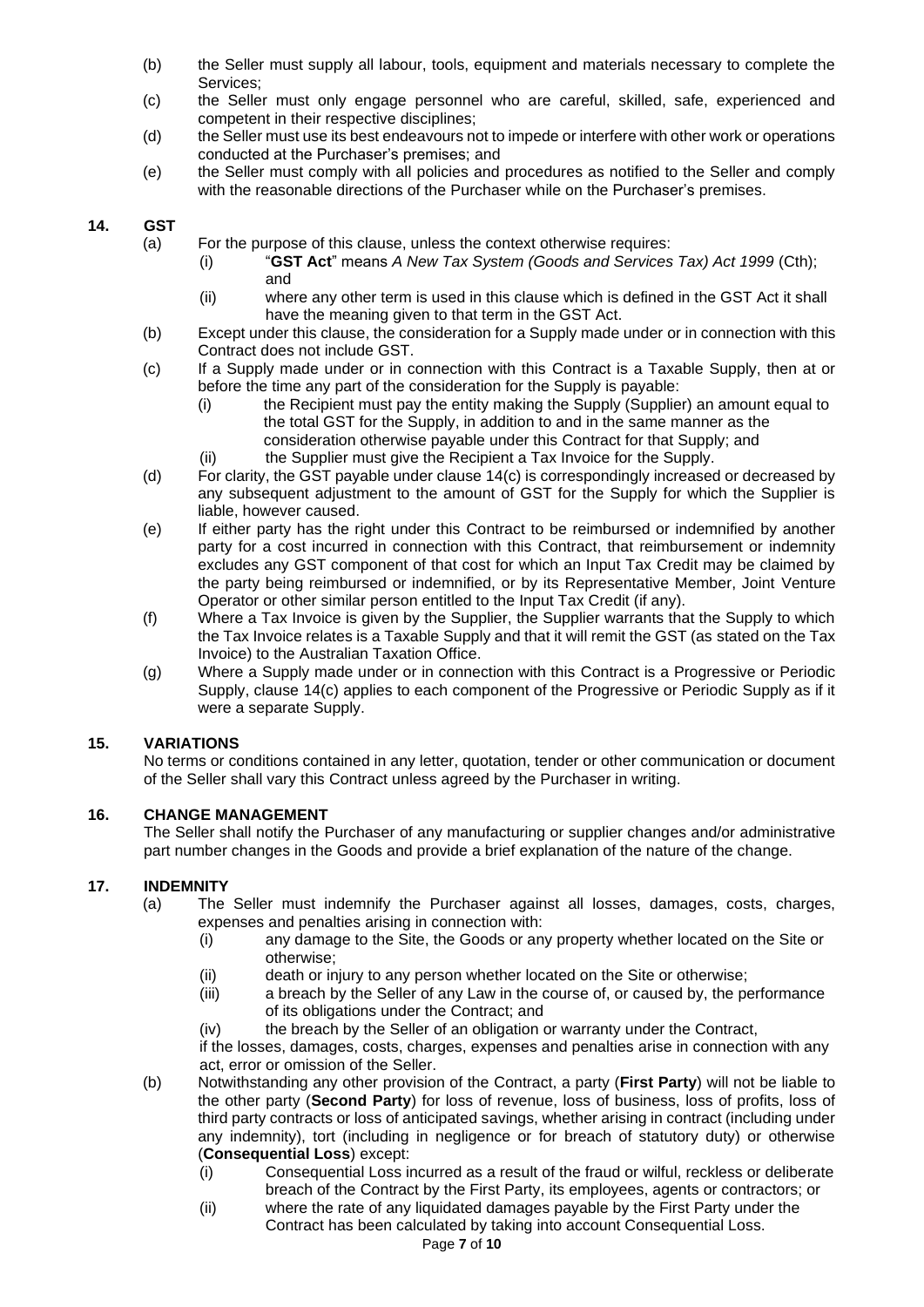# <span id="page-7-1"></span><span id="page-7-0"></span>**18. INSURANCE**

- (a) The Seller agrees to maintain insurance of the types and with limits of liability not less than those set out below at its expense during the term of the Contract from independent reputable insurers reasonably acceptable to the Purchaser covering items, risks and operations required to fulfil the Contract:
	- (i) insurance for the Goods for the period when they are in transit to the Site against all loss or damage arising from any insurable cause, for a limit of not less than their full replacement cost;
	- (ii) public liability insurance for a limit of not less than \$20 million in respect of loss or damage that may occur to any physical property, or death or bodily injury to any person that arises out of or in connection with the performance of the Works;
	- (iii) if relevant, third party motor vehicle liability insurance against liability for death or bodily injury to any person or damage to the Site or property located on the Site, for each of the Seller's vehicles that enter the Site during the performance of the Works;
	- (iv) if required by the Purchaser (acting in its discretion), professional indemnity insurance to the value of at least \$250,000 per claim, and the Seller must if requested by the Purchaser increase its professional indemnity insurance to any amount specified by the Purchaser up to \$5 million per claim; and
	- (v) any other insurance required by Law, including workers' compensation insurance in relation to its employees.
- <span id="page-7-2"></span>(b) In addition to an increase under clause  $18(a)(iv)$  $18(a)(iv)$  $18(a)(iv)$ , the Purchaser may, depending on the value or perceived risk of the Works, request that the Seller increase its insurance limits.
- (c) Upon the Purchaser's request, the Seller must provide to the Purchaser certificates of insurance demonstrating that the Seller has obtained the insurance coverage set out above and containing a statement that the said insurance will not be materially changed or cancelled without at least 30 days prior written notice to the Purchaser. Neither review nor failure to review such certificates shall constitute approval thereto or be deemed to waive or diminish the Purchaser's rights under the Contract.
- (d) Neither failure to comply nor full compliance with the insurance provisions of the Contract shall limit or relieve the Seller from its liability and/or indemnity obligations in the Contract. If the Seller fails or refuses to comply with the obligations prescribed in this claus[e 18,](#page-7-0) the Purchaser, without prejudice to any other rights or remedies available to it under the Contract or at law, may (a) treat the Contract as having been repudiated by the Seller; or (b) procure the required insurances and deduct the cost thereof from any amounts due hereunder or otherwise recover such amounts from the Seller.
- (e) The Seller represents and warrants to the Purchaser that it has fully disclosed its indemnity and insurance obligations under the Contract to its insurers prior to entering into the Contract.
- (f) The Seller must ensure that each subcontractor shall maintain insurance which is required under any applicable laws or regulations, together with such other insurances of types and amounts necessary to cover risks inherent in the work of that subcontractor, as well as any other insurance that the Seller may deem necessary.

# **19. SUSPENSION**

- (a) The Seller must not suspend the whole or any part of the Works without a written direction from the Purchaser.
- (b) The Purchaser may direct the Seller to suspend the progress of the whole or part of the Contract for any reason and for such reasonable time and under such reasonable conditions as the Purchaser determines, and the Purchaser must comply with any such directions issued by the Seller and take all reasonable steps to mitigate the costs and delays resulting from the suspension.
- (c) The Seller is not entitled to claim any costs or standby rates as a result of a suspension under this clause, unless otherwise agreed in writing with the Purchaser.

# **20. FORCE MAJEURE**

- (a) If a party (**Affected Party**) is precluded from complying with its obligations (except its payment obligations) (**Affected Obligations**) under the Contract due to an event of Force Majeure, that party's obligation to perform the Affected Obligations is suspended for the duration of the actual delay arising out of the event of Force Majeure (and the obligations of the other party that are dependent on the Affected Obligations will be suspended until the Affected Party resumes performance of the Affected Obligations), provided that the Affected Party gives prompt notice to the other party of the event of Force Majeure (including to the extent practicable, specifying the length of delay that will result from the event of Force Majeure).
- (b) The parties must use their reasonable endeavours to remove or relieve any event of Force Majeure and to minimise the delay caused by any event of Force Majeure.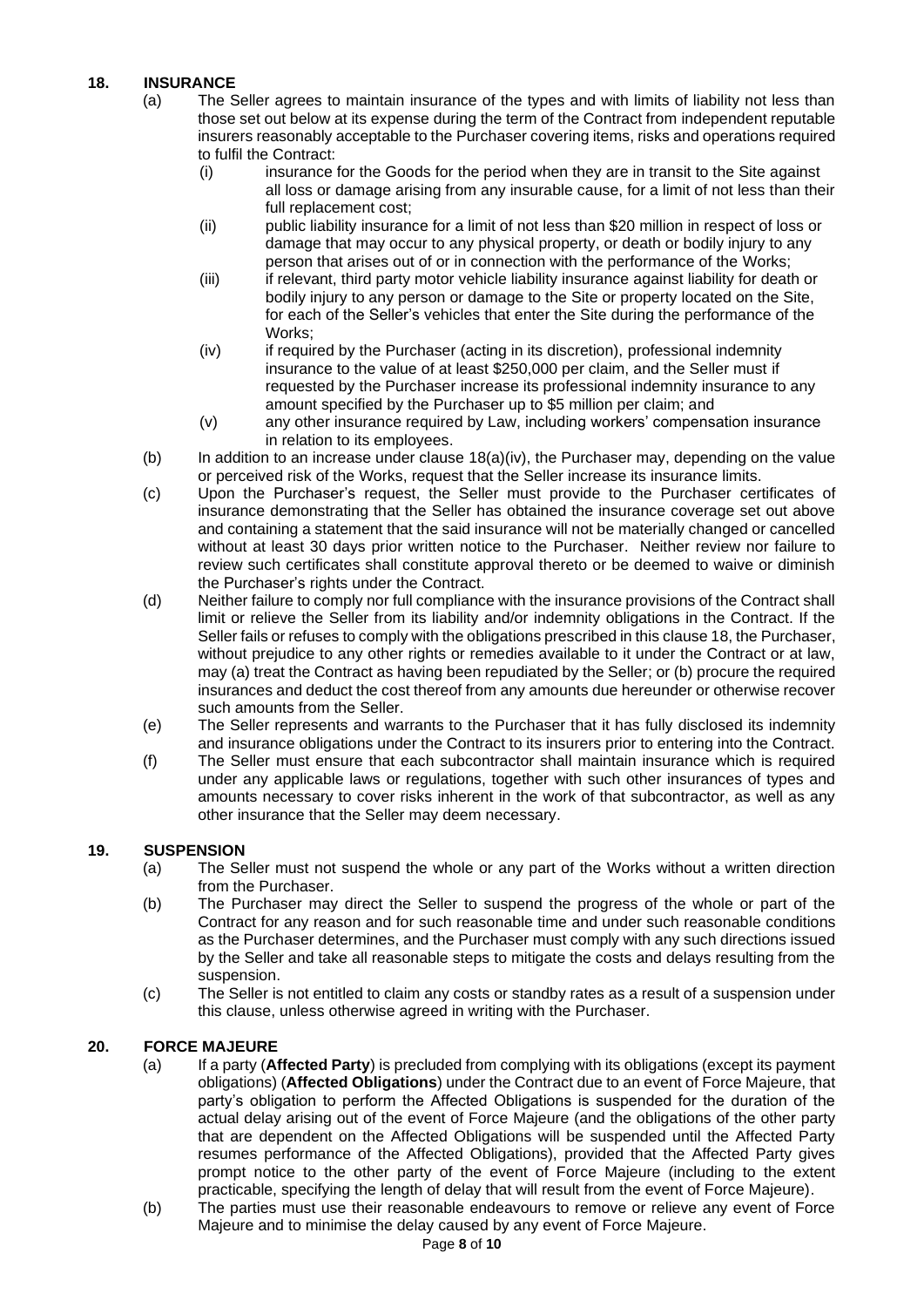- (c) If an event of Force Majeure continues to affect the performance of the Works for a continuous period of 180 days, the Affected Party may terminate the Contract by serving written notice on the Other Party and:
	- (i) subject to the Purchaser paying the Seller all amounts due and payable for the Works which have been performed at the date of termination, the Seller must transfer to the Purchaser the Works or parts of the Works (including any Associated Documents) existing as at the date of termination; and
	- (ii) payment under paragraph (i) will be the Seller's sole entitlement with respect to losses arising from such termination.

## <span id="page-8-2"></span><span id="page-8-1"></span>**21. TERMINATION**

- (a) At any time for any reason or no reason at all, whether or not the Seller is in default, the Purchaser may terminate by written notice the whole or any part of the Works or the Contract. (b) Upon receipt of a notice under this clause, the Seller must immediately:
	- (i) cease the part or the whole of the Works;
		- (ii) protect property in the possession of the Seller in which the Purchaser has or may acquire an interest;
		- (iii) transfer to the Purchaser the Works or parts of the Works (including any Associated Documents) existing as at the date of termination;
		- (iv) comply with any directions by the Purchaser; and
		- (v) use its best endeavours to mitigate any loss or damage that it may suffer as a result of the termination.
- <span id="page-8-3"></span>(c) Subject to the Purchaser's rights under or in connection with the Contract, including the rights to withhold or set-off payment and recovery of damages, the Purchaser must pay the Seller:
	- (i) the outstanding and unpaid portion of the Contract Sum earned by the Seller up to the date of termination and which shall be established by the measured progress;
	- (ii) the cost of Materials reasonably ordered by the Seller prior to the date of termination for the Works, which the Seller is legally liable to accept (subject to exercise of any termination rights by the Seller if the Purchaser so directs), but only if the materials become the property of the Purchaser upon payment; and
	- (iii) the reasonable costs of complying with any directions given by the Purchaser upon, or subsequent to, termination,

and the Purchaser shall not otherwise be liable to the Seller for any cost, loss, expense, lost profit or damage incurred by the Seller as a consequence of, or in connection with the Contract, the work under the Contract or a termination under this clause.

- (d) The Seller acknowledges that the provision of the Works is a competitive business and that the Purchaser may terminate the Contract under this clause [21](#page-8-1) without considering the impact of such termination on the Seller.
- (e) Without prejudice to any other rights of the Purchaser, the Purchaser may, following termination of a Contract (including under this clause [21\)](#page-8-1), perform the Works itself or procure a third party to perform the Works for reward in the place of the Seller.

### <span id="page-8-4"></span>**22. DEFAULT**

- (a) If the Seller breaches or fails to carry out any of its obligations under this Contract, the Purchaser may give notice thereof in writing to the Seller requiring the Seller to remedy the breach within 5 Business Days (or such other period as the Purchaser in its sole discretion considers reasonable). If the Seller fails to remedy the breach within the time stipulated in the notice, the Purchaser may in its sole discretion:
	- (i) purchase the Goods elsewhere or have the Work carried out by another contractor or supplier at the Seller's expense; or
	- (ii) terminate the Contract.
- (b) Clauses [21](#page-8-1)[\(b\)](#page-8-2) and [\(c\)](#page-8-3) apply to termination by the Purchaser under this clause [22.](#page-8-4)

# <span id="page-8-0"></span>**23. DISPUTE RESOLUTION**

- (a) If a dispute between the parties arises in connection with this Contract, then either party may give the other party a written notice of the dispute in accordance with this clause [23,](#page-8-0) adequately identifying and providing details of the dispute.
- (b) Notwithstanding the existence of a dispute in relation to any matter other than the exercise of a right to terminate this Contract, the parties must continue to perform the Contract unless permitted to suspend performance under this Contract.
- <span id="page-8-5"></span>(c) Within 10 Business Days after service of a notice of dispute, the parties must confer at least once to resolve the dispute. Each party must be represented by a person having authority to agree such resolution. All conferences under this clause [23](#page-8-0)[\(c\)](#page-8-5) must be conducted in good faith and without prejudice.